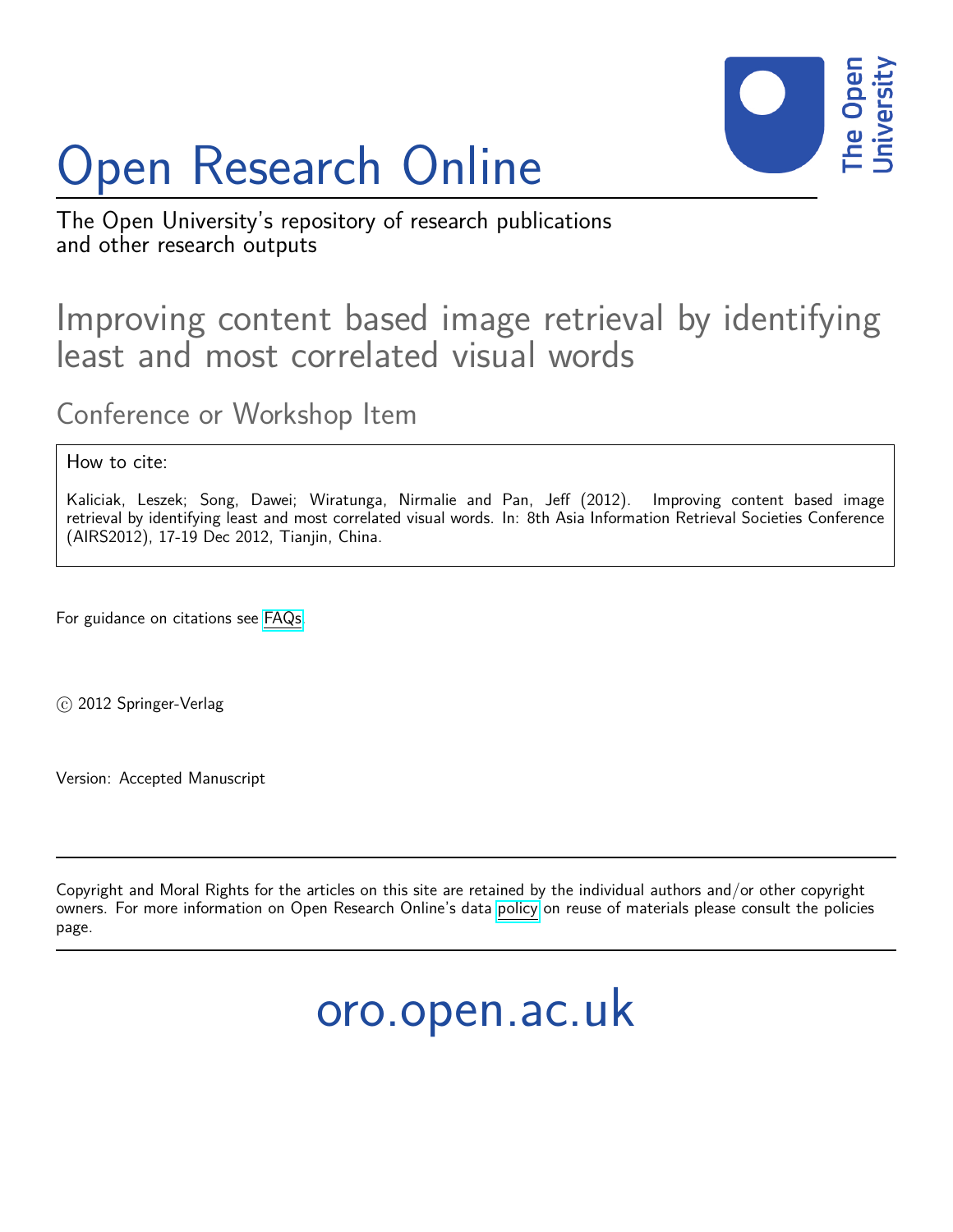# **Improving Content-Based Image Retrieval by Identifying Least and Most Correlated Visual Words**

Leszek Kaliciak<sup>1</sup>, Dawei Song<sup>2,3</sup>, Nirmalie Wiratunga<sup>1</sup>, Jeff Pan<sup>4</sup> <sup>1</sup>The Robert Gordon University, Aberdeen, UK <sup>2</sup>Tianjin University, Tianjin, China <sup>3</sup>The Open University, Milton Keynes, UK <sup>4</sup>Aberdeen University, Aberdeen, UK {l.kaliciak,n.wiratunga}@rgu.ac.uk; Dawei.Song@open.ac.uk; jeff.z.pan@abdn.ac.uk

**Abstract.** In this paper, we propose a model for direct incorporation of image content into a (short-term) user profile based on correlations between visual words and adaptation of the similarity measure. The relationships between visual words at different contextual levels are explored. We introduce and compare various notions of correlation, which in general we will refer to as image-level and proximity-based. The information about the most and the least correlated visual words can be exploited in order to adapt the similarity measure. The evaluation, preceding an experiment involving real users (future work), is performed within the Pseudo Relevance Feedback framework. We test our new method on three large data collections, namely MIRFlickr, ImageCLEF, and a collection from British National Geological Survey (BGS). The proposed model is computationally cheap and scalable to large image collections.

**Keywords:** content-based image retrieval and representation, local features, correlation, pseudo relevance feedback, similarity measure

# **1 Introduction**

Recently, content-based image retrieval (CBIR) based on local feature extraction has attracted a lot of attention. One of the widely used approaches is based on so-called "bag of visual words" or "bag of features" (BOF)<sup>1</sup>. This model was inspired by the "bag of words" (BOW) framework from text information retrieval. The BOW represents documents as orderless "bag" of terms containing some words from the dictionary. In CBIR, terms from the text retrieval correspond to groups of local image patches (called visual words). A BOF representation of an image is a histogram of the visual words' counts in the image. The BOF approach is a mid-level representation that helps to reduce semantic gap between human perception and machine representation of images.

The local features based on BOF disregard the information about correlations between visual words. However, when the vocabulary size (the number of clusters) is small, the BOF's coefficients tend to be highly correlated. Such correlations can be exploited in order to improve the BOF performance.

 $1$  Terms "bag of visual words" and "bag of features" will be used interchangeably in this paper.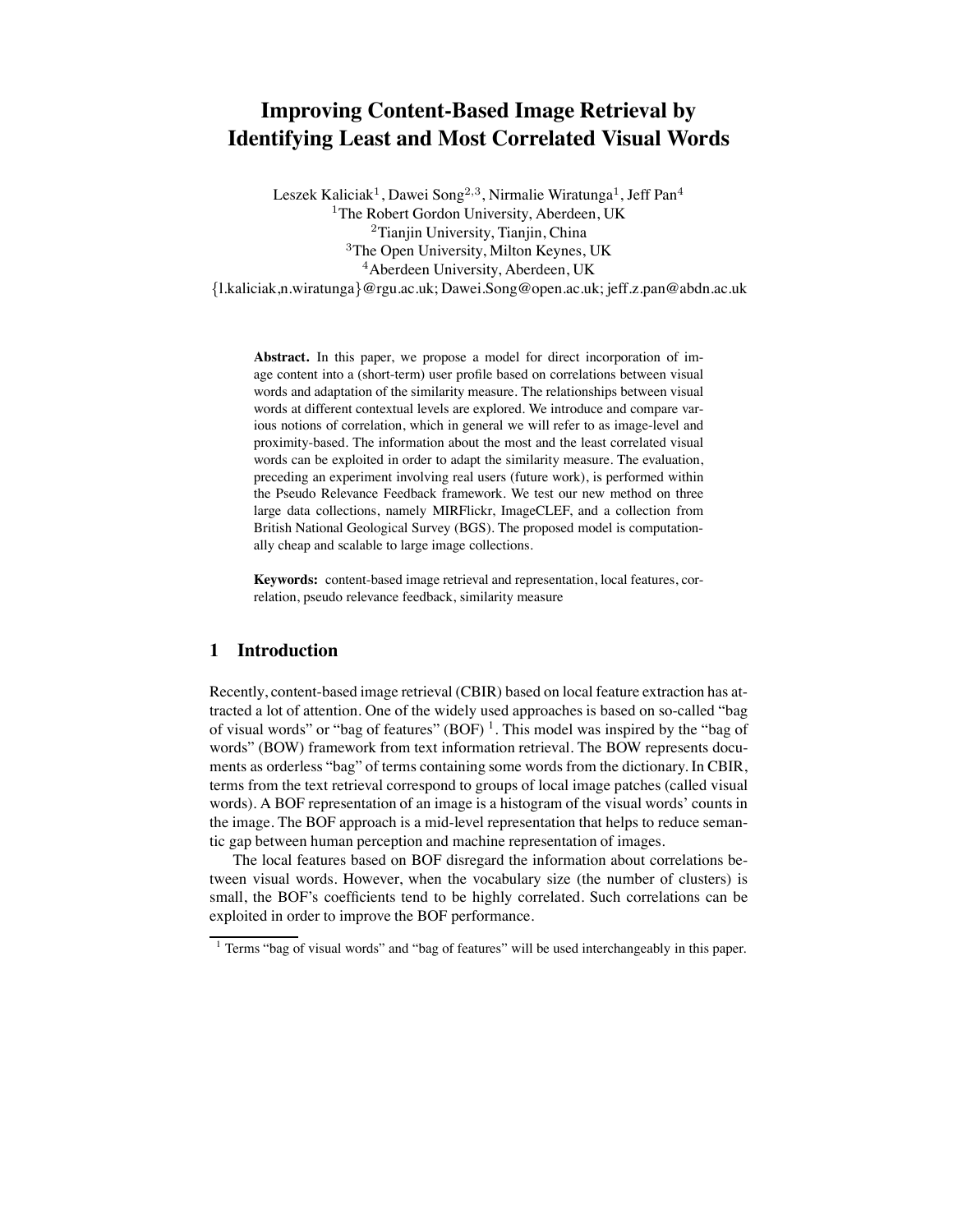Proximity-based correlations are often utilized to capture the spatial relative information between instances of visual words and enhance the visual representations. Here, we will utilize both proximity-based and image-level correlations to adapt the similarity measure and re-rank the top images returned in the first round retrieval. To the best of our knowledge, no systematic comparison has been conducted between image-level and proximity based notions of correlation in the context of query expansion in image retrieval.

Existing approaches (query expansion like frameworks) often modify the current query, which leads to the normalization of histograms. This may not be desirable, since the (mid-level) semantic meaning of bins may be lost and the representations may become less discriminative due to the varied complexity of images. Moreover, many researchers incorporate the  $tf \cdot idf$  weighting scheme from text retrieval although some experiments suggest that even the most frequent visual words are important to the retrieval (see [1]). However, others ([13]) report performance improvement for  $tf \cdot idf$ and thus the results are not conclusive. We believe that this may be domain specific.  $tf \cdot idf$  may work better in case when the precise object matching is important. In this paper we are concerned with generic image retrieval only and our model avoids the re-normalization by modifying the similarity measure.

Current approaches are also data storage and computationally expensive which makes them less suitable for real user oriented applications, for example, to incorporate content into a user profile.

To tackle the aforementioned problems, we propose a novel approach to exploit the inter-relationships between the visual words. We introduce and test a few notions of correlation. First, we generate a matrix of correlations between visual words for each top image returned in the first round retrieval. Second, we aggregate the matrices and identify the dominant and least correlated coefficients. Thus obtained information, along with the visual words' frequencies from the current query, is then utilized to weight the similarity measure. Certain coefficients in the similarity measure corresponding to highly correlated terms are then increased, while the coefficients related to least correlated visual words are deemphasized. The images returned in the first round retrieval are then re-ranked according to the modified similarity measure. The improved performance, observed on three different data collections, is in our opinion a promising indicator for the real user evaluation. The proposed approach should let us directly incorporate image content into user profiles, where each profile would be represented in a form of a matrix of correlations between visual words obtained from the query history. Thus obtained user profile, which would store user visual preferences, could be utilized to adjust the similarity measure with respect to each individual user.

# **2 Related Work**

Readers interested in local features and the "bag of visual words" approach are referred to [1,2,3] for the detailed description and application of aforementioned methods.

An interactive image retrieval model with adaptive similarity measure is introduced in [14]. The weights for adjusting the similarity measure (with respect to the image content representation - global features) are calculated according to the consistency of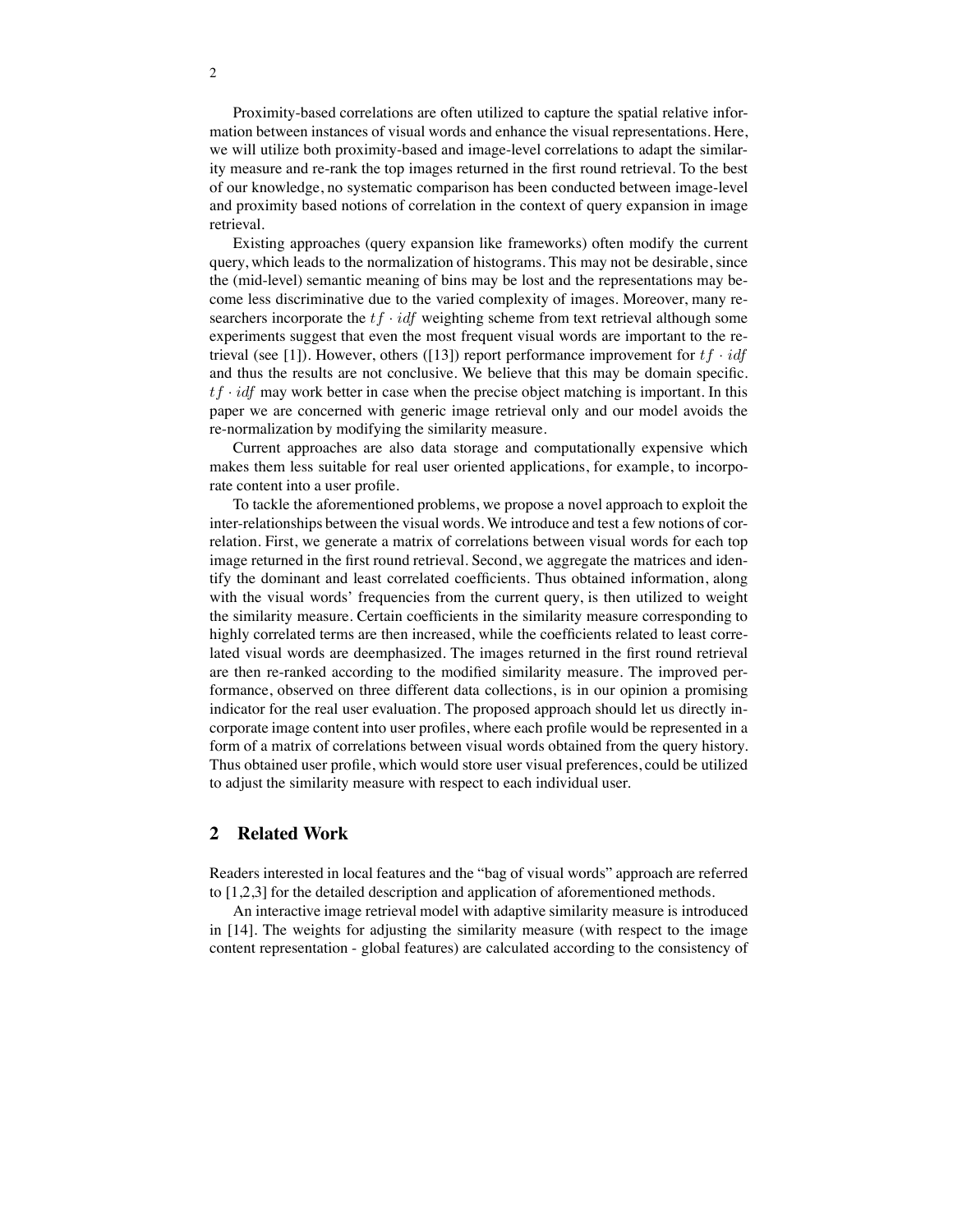the vectors' components representing images collected from user relevance feedback. First, the representations of images deemed relevant by the user are stacked to form a matrix. Next, if a column contains elements with similar values then this particular dimension is considered to be a good indicator of the user's information need and the weight is calculated as an inverse of standard deviation across this dimension.

Liu et. al. ([6]) exploit co-occurrence information in spatial domain. Authors make an assumption that the related visual words would appear in a certain neighbourhood. They utilize the equivalent of  $tf \cdot idf$  weighting scheme from text retrieval. Having obtained the information about the relationships, they use it to update the current query by weighting all the coefficients in the histogram. This leads to the normalization process which may hamper the performance [1].

Another approach [7] tries to capture the spatial relationships between pairs of visual words by building a visual word tree. The tree is generated by clustering interest points that co-occurred within some spatial distance. Latent Semantic Analysis (LSA) is then applied to compute the importance of each visual word to the given query, and the most important ones become so-called topic words. The  $tf \cdot idf$  weighting scheme and the topic words are then utilized to re-rank the images. This approach, although quite efficient in comparison with others, is not applicable to real user evaluation because of the computational cost (high dimensional Scale Invariant Feature Transform descriptor, costly LSA).

Model proposed in [8] utilizes data mining techniques to discover spatially cooccurrent patterns of visual words. Authors report limitations of standard codebook generation techniques (related to synonymy and polysemy of visual words) and propose a novel approach, which constructs a higher-level visual phrase lexicon consisting of groups of co-located visual words.

Spatial correlations are also exploited in [9] where they are represented by correlograms. Experimental results show, that the joint models (B.O.F and correlogram) outperform standard appearance-only models. However, models based only on correlograms perform worse than standard B.O.F approach.

Jamieson et. al. [10] propose to group features that exist within a local neighbourhood, claiming that arrangements or structures of local features are more discriminative. Such groups of visual words are then associated with annotation words.

Trigram model is proposed in [11] to help in image classification. The method captures spatial correlations between image patches. Comparison between unigram and trigram models shows that the latter one improves the classification accuracy.

Another model [12] defines visual phrase-based image similarity. First, they count occurrences of each visual word. Then the occurrences of adjacent patch pairs formed by frequent visual words are counted and finally, the visual phrases are generated by selecting the adjacent patch pairs whose occurrences are higher than the threshold. The similarity between two images is measured by cosine metric with  $tf \cdot idf$  weighting scheme adapted from text retrieval.

In general, methods that utilize information about correlations between visual words try to group semantically similar visual words' together. They usually consider cooccurrences at one contextual level and are computationally expensive and not scalable. Our method, in contrast, is computationally and data storage cheap, utilizes co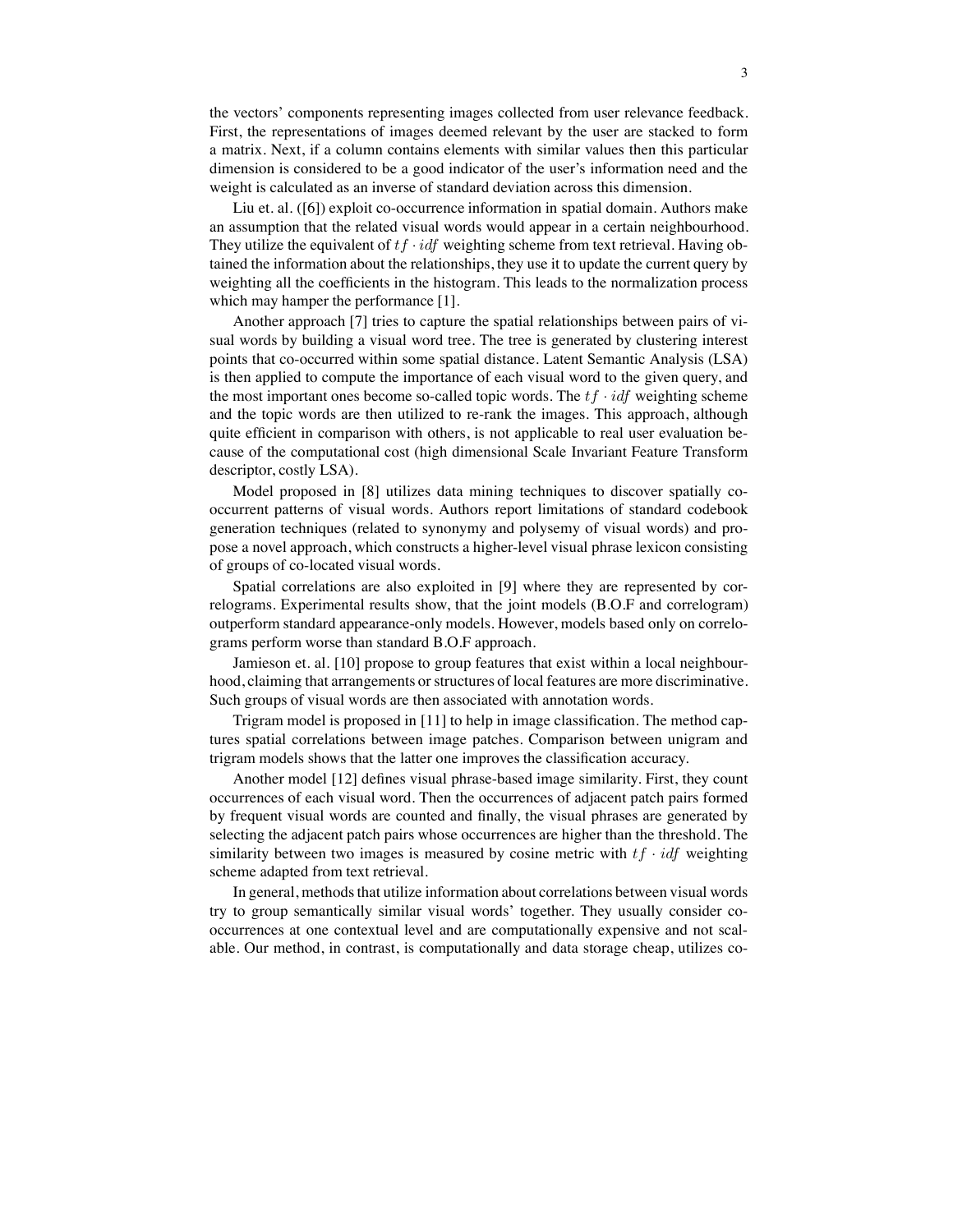occurrences at various contextual levels, and avoids the normalization of histograms of visual words' counts. These properties make it suitable for a real user evaluation, where a user profile would represent user visual preferences. Such type of user profile would be utilized to put a query into the right context.

# **3 Notions of Correlation Between Visual Words**

Here, we introduce image-level and proximity-based notions of correlation. In text retrieval (see [5]) document-level correlations seem to be stronger. A document may contain correlated terms not because of their proximity, but because they refer to the same topic.

Because our histograms of visual words' counts can be classified as a mid-level representation (the BOF reduces the semantic gap), we can introduce the correlations in a relatively intuitive way. Let us first focus on the correlations at the image level.

Correlation 1 can be regarded as the number of all pairs between the instances of different visual words (see Figure 1). Here, for instance, the squares denoted as A represent different instances of the same visual word (image patches) that appears within an individual image. When dealing with a set of images, we would aggregate the correlation matrices generated for each image. In case of Correlation 1, this would be equivalent to putting histograms of visual words counts as rows in a matrix and multplying the transposition of this matrix by itself. This is an analogy to document-level correlation in text IR. Correlation 2 is a normalized version of Correlation 1, where the denominator is a total number of all possible pairs between occurrences of visual words (Figure 2).



**Fig. 1.** Interpretation of Correlation 1. This is the common document/image level correlation. Here, squares denote instances of visual words (image patches) and the links the relationships between them.

**Fig. 2.** Normalization factor in Correlation 2. Here, squares denote instances of visual words (image patches) and the links the relationships between them.

Correlation 3 (Figure 3) can also be regarded as the number of pairs between the occurrences of different visual words, but this time the correspondence is as follows (see Figure 3).

1. 
$$
corr(vt_i, vt_j) = vt_i f \cdot vt_j f
$$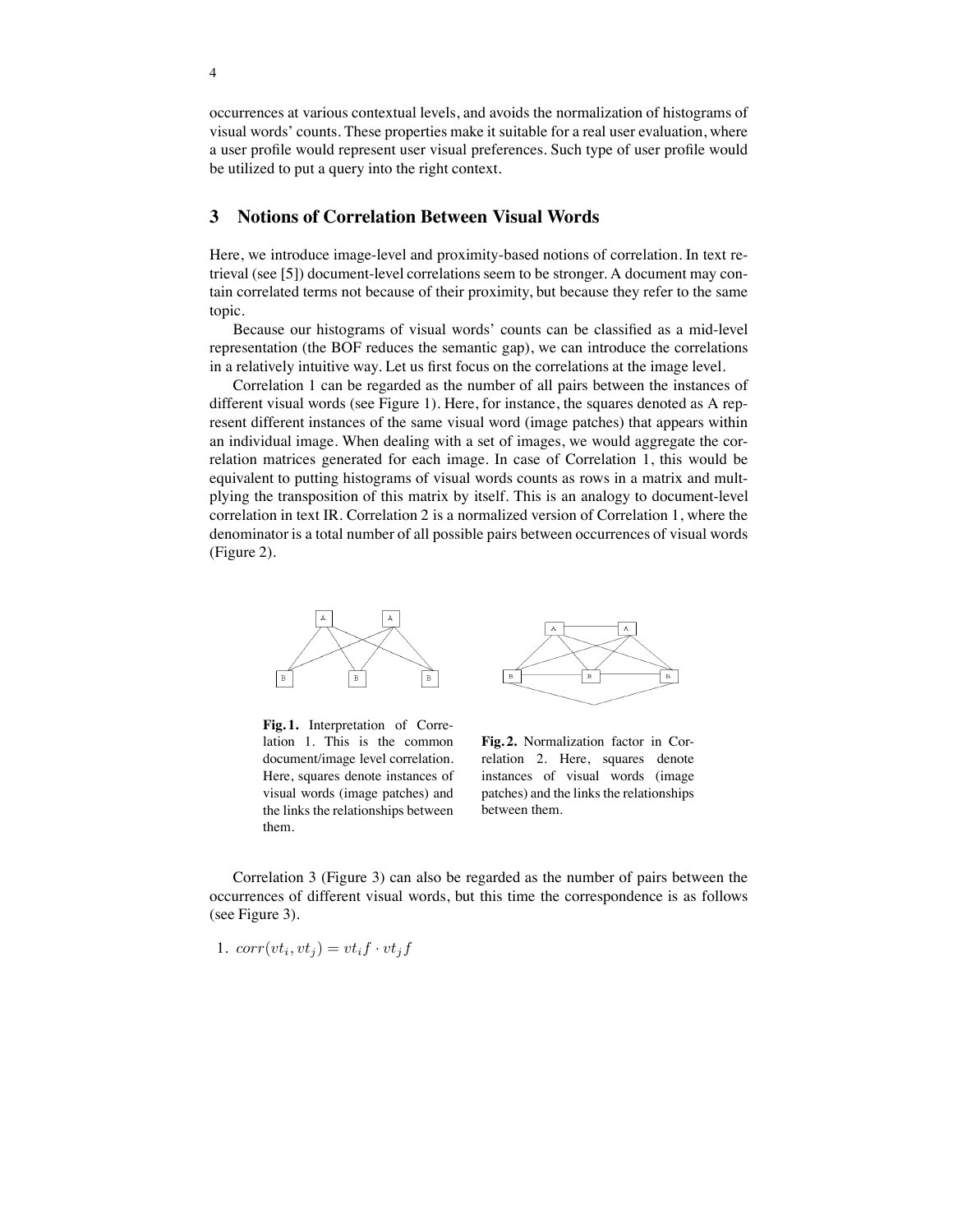

**Fig. 3.** Interpretation of Correlation 3. Here, squares denote instances of visual words (image patches) and the links the relationships between them.

2. 
$$
corr(vt_i, vt_j) = \frac{2 \cdot vt_i f \cdot vt_j f}{(vt_i f + vt_j f) \cdot (vt_i f + vt_j f - 1)} = \frac{vt_i f \cdot vt_j f}{\begin{pmatrix} vt_i f + vt_j f \\ 2 \end{pmatrix}}
$$

3.  $corr(v_t, vt_j) = \min(v_t, vt_j)$ 

4. 
$$
corr(vt_i, vt_j) = \frac{v t_i f \cdot vt_j f}{\binom{vt_i f + vt_j f}{2}} + \min(v t_i f, vt_j f)
$$

where  $vt_i$ ,  $vt_j$  denote the *i*th and *j*th visual term respectively, and  $vt_i f$ ,  $vt_j f$  denote the frequencies (number of occurrences) of the terms. By calculating the correlations between all visual words in a particular image, we will obtain a matrix of correlations:

$$
\begin{pmatrix}\ncorr(vt_1, vt_1) & corr(vt_1, vt_2) & \dots & corr(vt_1, vt_n) \\
corr(vt_2, vt_1) & corr(vt_2, vt_2) & \dots & corr(vt_2, vt_n) \\
\vdots & \vdots & \dots & \vdots \\
corr(vt_n, vt_1) & corr(vt_n, vt_2) & \dots & corr(vt_n, vt_n)\n\end{pmatrix}
$$

The matrix corresponding to the first notion of correlation can also be obtained by calculating the inner product of a transposed vector image representation and itself  $h<sup>t</sup> \cdot h$ .

At first, there does not seem to be much difference between these three relationships. A closer look will show us the contradictions with our intuition of correlation.

Let us focus on Correlation 1. If the frequencies of two pairs of visual words are  $\{5, 10\}$  and  $\{5, 100\}$  then the latter will be assigned higher correlation value. We would, however, expect the former pair to be at least equally correlated.

Normalization (Correlation 2) helps to overcome the above issue. However, if the frequencies are proportional, for example  $\{10, 20\}$  and  $\{40, 80\}$  then the former will score higher. But, intuitively, the latter is more correlated.

Correlation 3 seems to be intuitively right, but will ignore the additional information from the frequencies (see example for Correlation 1). Normalization of correlation 3 will produce similar side effects to Correlation 2. Therefore, we introduce the Correlation 4, which does not seem to contradict our intuition. Experimental results confirm the superiority of this notion of correlation in the user simulation.

Above notions of correlation consider two instances of visual words to co-occur if they appear somewhere within an image (visual context - the whole image). Let us now introduce, by analogy to text retrieval, what we will refer to as proximity-based correlation. Two instances of visual words will be considered correlated if they appear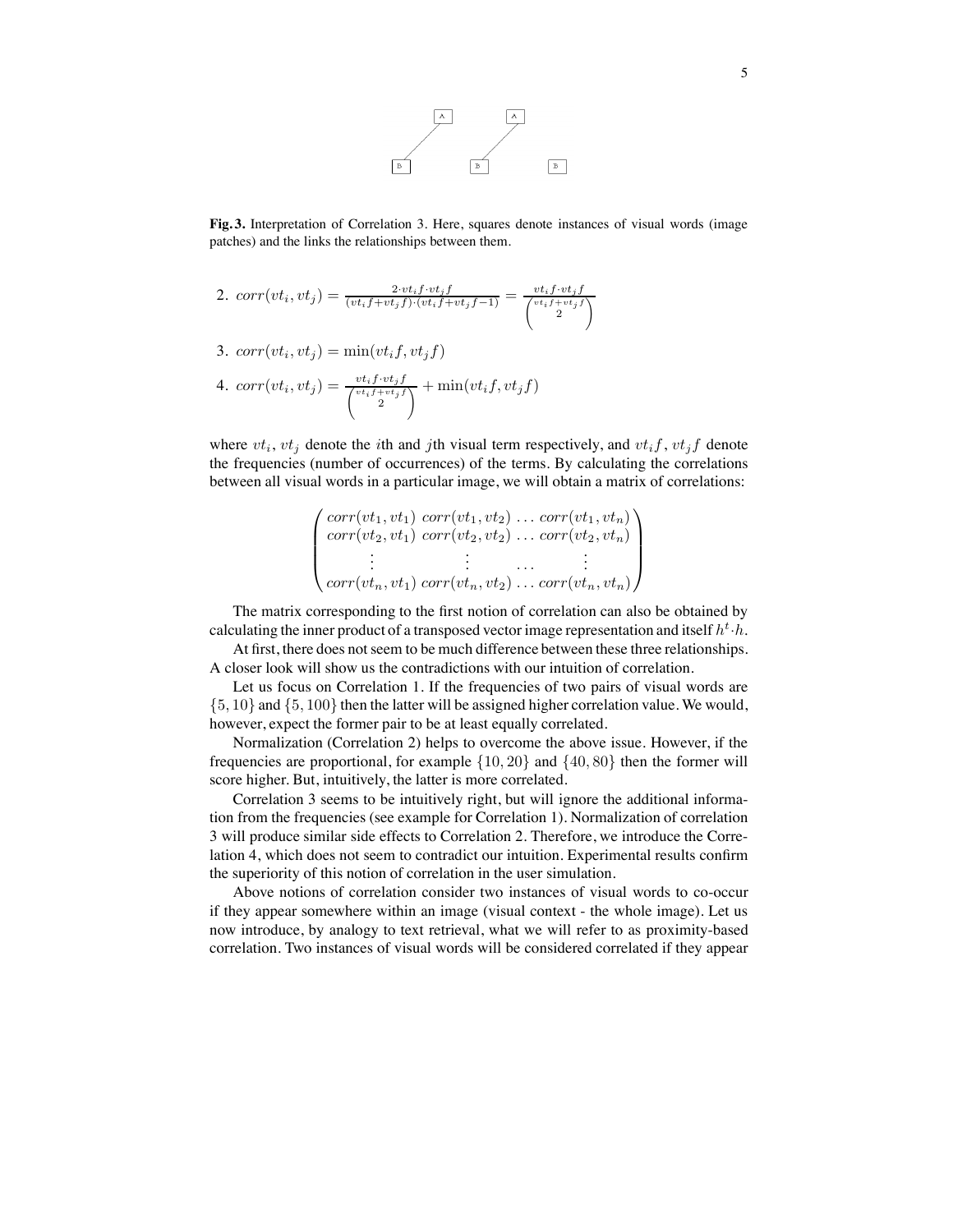together within a certain neighbourhood (visual context - "sliding window"). In case of dense sampling this is rather straightforward. When dealing with sparse sampling, however, we need to shift the window (square, circular) from one instance of visual word to another. Figure 4 shows an example of proximity-based correlation. Here, the squares denote instances of various visual words. Now we can show how to incorporate



**Fig. 4.** Proximity-based correlation. For the clarity of presentation, the matrix corresponds to only three instances of visual words (circles' centres)

the information about correlations into the Pseudo Relevance Feedback (PRF). PRF assumes that the top documents from the first round retrieval are all relevant to the query. Then, the additional information from the top documents is usually utilized to expand the query.

Initially, the first round retrieval is performed. Then, for each image from the top returned images, the matrix of correlations will be created. We aggregate all the matrices in order to obtain the final matrix from which the most and least dominant correlations will be identified (in terms of values). Notice, that in case of Correlation 1, this approach would be equivalent to constructing a matrix with rows corresponding to each image representation (from the top returned images)

$$
M = \begin{pmatrix} vt_1^1f & vt_2^1f & \dots & vt_n^1f \\ vt_1^2f & vt_2^2f & \dots & vt_n^2f \\ \vdots & \vdots & \dots & \vdots \\ vt_1^mf & vt_2^mf & \dots & vt_m^mf \end{pmatrix}
$$

and multiplying  $M^t * M$ , where t denotes the transpose operation. The advantage of our method is that it does not restrict us to one notion of correlation and we can define it in a more intuitive way.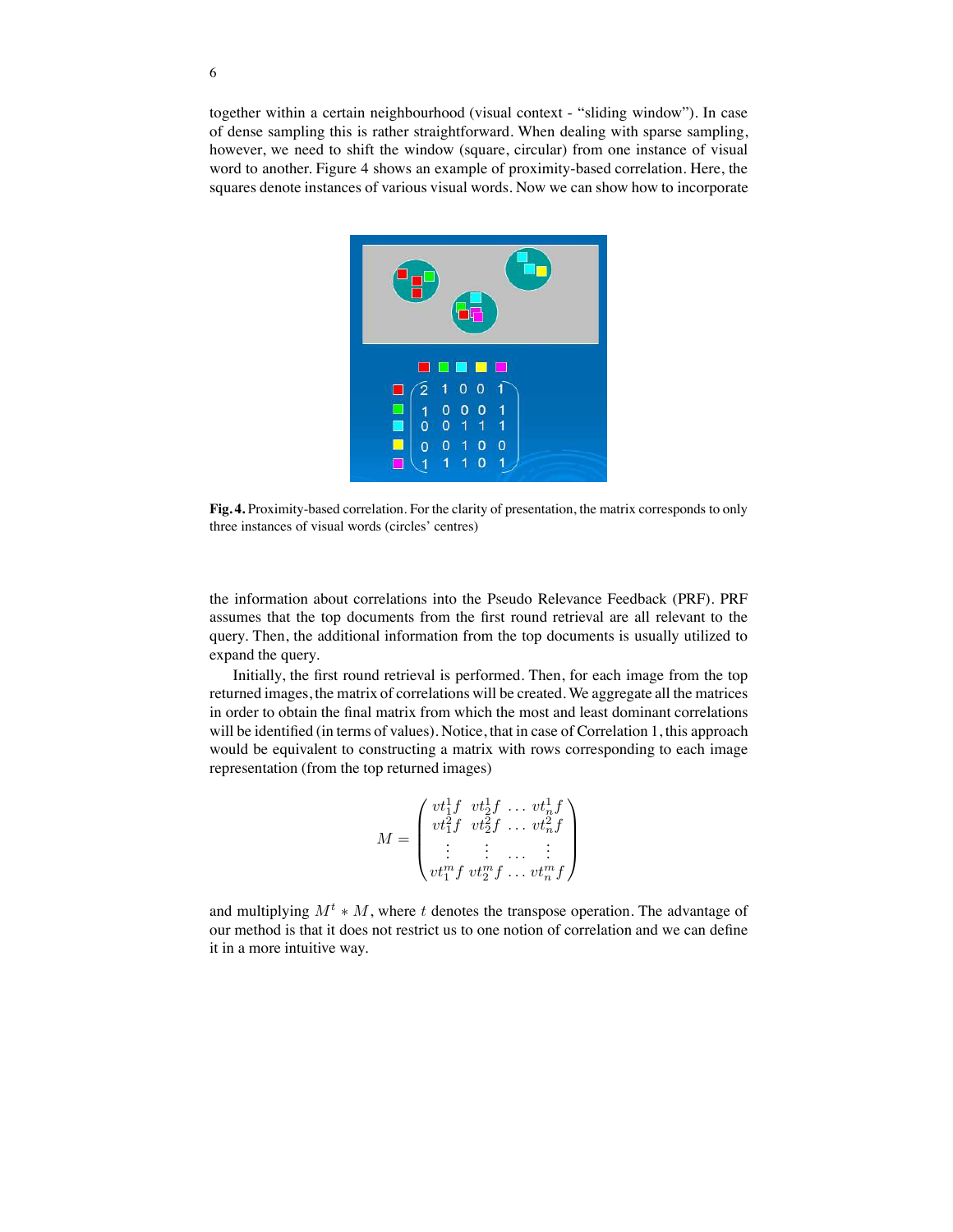# **4 Adaptation of Similarity Measure Using Most and Least Correlated Visual Words**

As aforementioned, we can identify a few most and least correlated visual words from the matrix of correlations. We can now utilize this information to modify the similarity measure. For this purpose, we are going to use Minkowski fractional similarity measure (the method may be used with any measure from the Minkowski's family of distances).

First, we must identify a certain number (see Experimental Setup section for details) of most and least correlated visual terms by looking at the correlation matrix's elements' values above or below the diagonal (symmetrical matrix). Let's assume that we have identified the dominant correlation  $\{v_k, v_l\}$  and the least correlated pair  $\{v_n, v_m\}$ . Let us now look at the query and extract the frequencies of visual terms corresponding to  $v_k, v_l, v_n, v_m$ . We can assume that  $v_k f \geq v_l f$  and  $v_n f \geq v_m f$ , where  $v f$  denotes the frequency of a visual word taken from the query.

We can weight the similarity measure as follows

$$
d(Q, I) = \left(\sum_{i=1}^{N} \sqrt{|v_{Q_i}f - v_{I_i}f|}\right)^2 =
$$
  
=  $\left(\sqrt{|v_{Q_1}f - v_{I_1}f|}\right)^2 + \left(\sqrt{|v_{Q_2}f - v_{I_2}f|}\right)^2$   
+  $\dots + \left(\sqrt{\frac{v_{Q_k}f}{v_{Q_l}f \cdot \log_b c(v_k, v_l)} |v_{Q_l}f - v_{I_l}f|\right)^2}$   
+  $\dots + \left(\sqrt{\frac{v_{Q_m}f}{v_{Q_n}f \cdot \log_b c(v_n, v_m)} |v_{Q_n}f - v_{I_n}f|\right)^2}$   
+  $\dots + \left(\sqrt{|v_{Q_N}f - v_{I_N}f|}\right)^2$ 

where  $Q$  denotes the query representation,  $I$  is an image representation from the data collection, and  $c(v_k, v_l)$  and  $c(v_n, v_m)$  are the correlation values taken from the correlation matrix..

Thus, we increase the elements corresponding to the visual word in the query with lower frequency value (dominant correlations), and decrease the elements corresponding to the visual word in the query with higher frequency value (least correlated pairs). Having done the similarity measure weighting, we re-rank the top images by calculating the new distance between the query and the images returned in the first round retrieval.

# **5 Experiments and Discussion**

We evaluate the proposed method on three large data collections: ImageCLEFphoto 2007 (20000 images), MIRFlickr 25000 (25000 images) and a collection from British Geological Survey (BGS, 7432 images). The collections differ significantly in size and content. For each of the 100 query topics (60 for ImageCLEF) we retrieve 16 images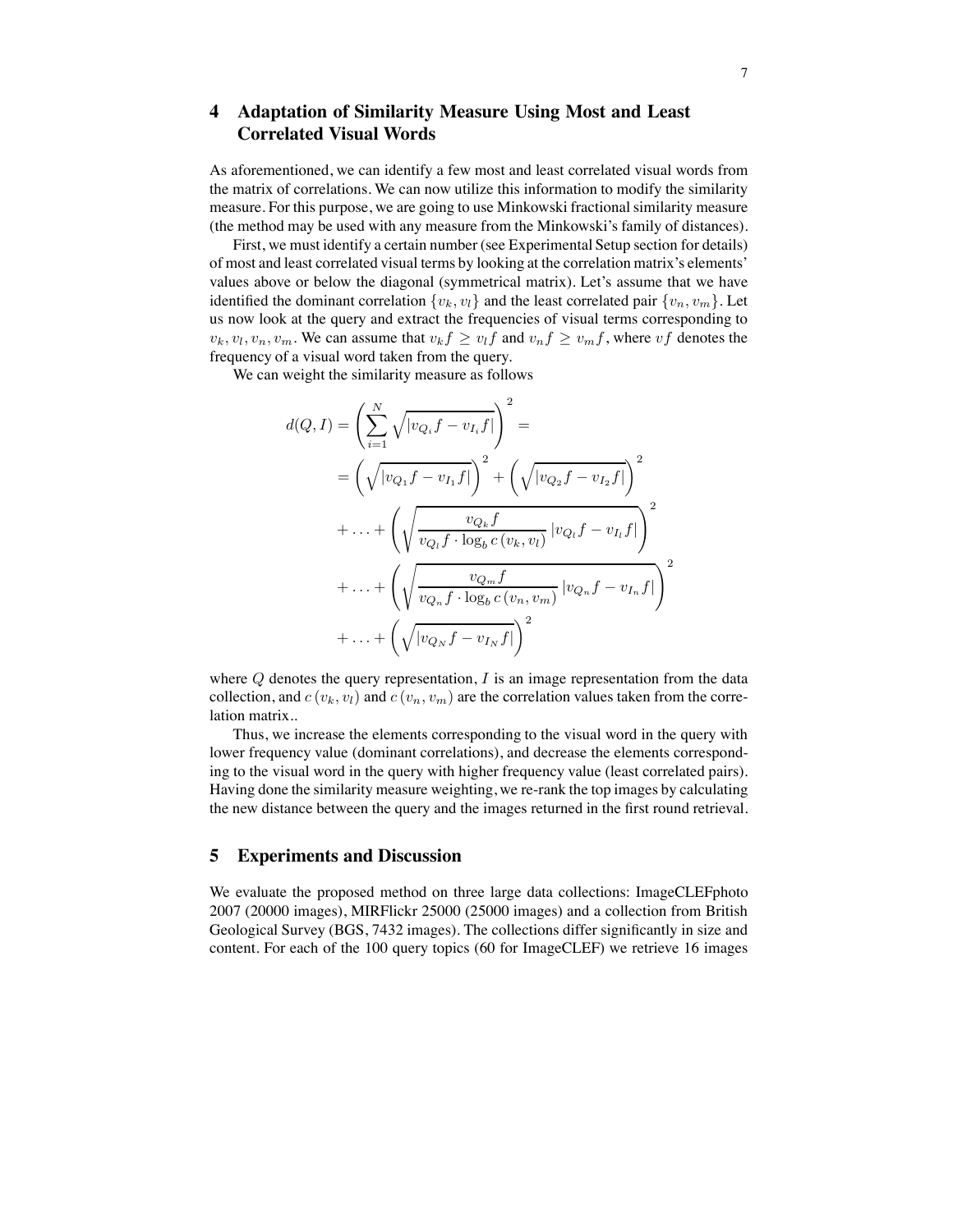and calculate Mean Average Precision (MAP). To test the influence of the correlations on the retrieval performance, we generate the correlation matrix from these 16 images, weight the similarity measure, and re-rank the top images. Next, we compute the Mean Average Precision and compare it with the baseline (which does not take the correlations into account).

Some images belong to a few categories. The evaluation on MIRFlickr and BGS collections was the "lenient" one. We assumed that an image is relevant if it shares at least one category with the query image (based on the ground truth data provided).

#### **5.1 Experimental Setup**

The implemented local features utilize the random sampling technique. We set the number of sample points to 900. A large number of sample points (in random sampling) is expected to give better results than other sampling methods (see [3]). For each sample point of an image, a  $10 \times 10$  square patch around it was characterized as multidimensional vector by applying a local descriptor. Each image patch has 9 dimensions (3 for each colour channel), and the codebook size is 40. The visual features, despite using low dimensional vectors and small vocabulary, are comparable with more sophisticated approaches (ImageCLEF2010 Wikipedia Retrieval Task). For a detailed description of the local features used, the reader is referred to [15].

When exploiting the correlations between visual words, we identify 5 dominant and 1 least correlated pair. The  $p$  and  $c$  parameters' values in the similarity measure are set to 0.5 and 1.31 for all three data collections and were determined experimentally. In case of proximity-based correlation, we will consider two instances of visual words to be correlated if they both appear within a circle of radius 14.15. This is approximately the sum of two diagonals of square sub-images (image patches may overlap).

#### **5.2 Experimental Results and Discussion**

Tables 1, 2, and 3 show the experimental results. They present the results for the case when no Pseudo Relevance Feedback was incorporated (NP), when only the dominant correlations were taken into account (D), and the MAPs for both dominant and least correlated pairs (DL). The performance of five notions of correlation is also depicted in the tables. Labels C1, C2, C3 and C4 correspond to correlations 1, 2, 3 and 4 accordingly (see Correlation Between Visual Words section, image-level) whereas C0 denotes proximity-based correlation. The computation of correlation 1 and then addition of matrices is equivalent to commonly used multiplication of the transpose of an image representation matrix by itself. It is one of the standard ways for capturing correlation. Therefore, correlation 1 can also be considered as another baseline. Results presented in bold font are significantly different (two-tailed t-test, 0.05) from the baseline.

It can be seen that C4 and C3 correlations obtained the best results on all three data collections. The addition of information about the least correlated visual words often further improves the performance. Moreover, image level correlations outperformed proximity based one. This may be due to the notion that an image may contain correlated visual words not because of their proximity but because they refer to the same topic.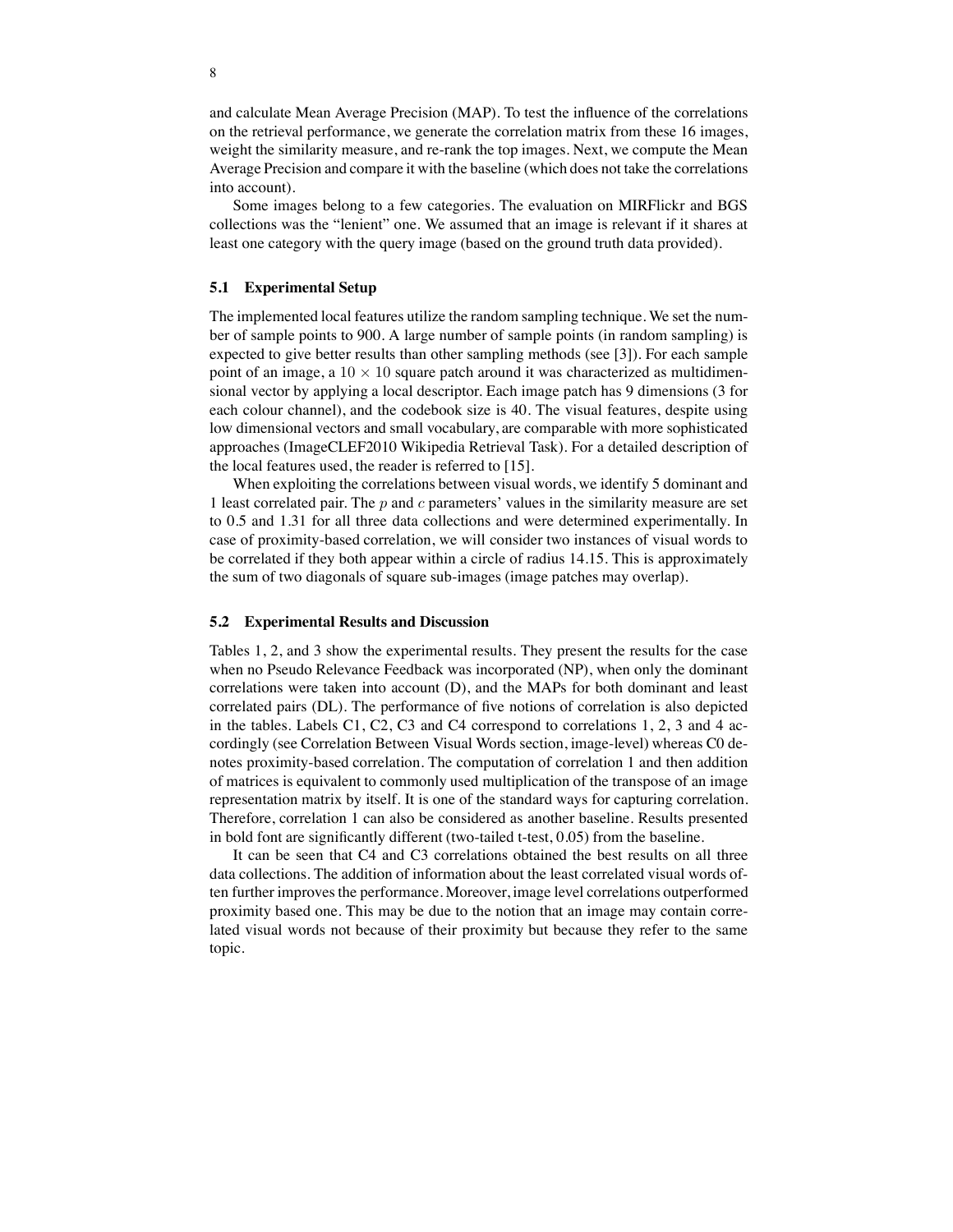**Table 1.** ImageCLEF2007 results (MAP)

|  | $C_{4}$ | C <sub>3</sub> | $C2 \perp C1$                          | -C0 |  | $C_4$                              | C <sub>3</sub> |
|--|---------|----------------|----------------------------------------|-----|--|------------------------------------|----------------|
|  |         |                | NP 0.0204 0.0204 0.0204 0.0204 0.0204  |     |  | $\overline{\text{NP}$ 0.6794 0.679 |                |
|  |         |                | $D$ 0.0211 0.0211 0.0210 0.0208 0.0206 |     |  | D 0.6938 0.693                     |                |
|  |         |                | DL 0.0213 0.0213 0.0211 0.0209 0.0207  |     |  | DL 0.6951 0.693                    |                |

**Table 2.** MIRFlickr results (MAP)

|  | C <sub>4</sub> | -C3 | C <sub>2</sub>                        | C1 | - CO |
|--|----------------|-----|---------------------------------------|----|------|
|  |                |     | NP 0.6794 0.6794 0.6794 0.6794 0.6794 |    |      |
|  |                |     | D 0.6938 0.6936 0.6859 0.6869 0.6802  |    |      |
|  |                |     | DL 0.6951 0.6936 0.6854 0.6871 0.6807 |    |      |

**Table 3.** BGS results (MAP)

| C <sub>4</sub> | C <sub>3</sub> | C <sub>2</sub> | C1 | C0                                     |
|----------------|----------------|----------------|----|----------------------------------------|
|                |                |                |    | NP 0.3158 0.3158 0.3158 0.3158 0.3158  |
|                |                |                |    | $D$ 0.3286 0.3286 0.3187 0.3199 0.3172 |
|                |                |                |    | DL 0.3268 0.3265 0.3194 0.3193 0.3176  |

We should be aware, however, that the assumption in PRF framework that all the top documents are relevant to the query may produce a number of false correlations. The process will therefore depend on the adequacy (the ability to capture relevant properties) of the image representation and the retrieval performance of the implemented methods. The real user evaluation should, however, be able to overcome these limitations because all the queries will be selected by the user.

## **6 Conclusions and Future Work**

In this paper we propose a new approach for identifying and utilizing the information about correlations between visual words. We implement and test various notions of correlation at different contextual levels (we refer to them as image-level and proximity based). To the best of our knowledge, this is the first time these two were compared within this type of framework in image retrieval.

Experimental results show the superiority of two notions of correlation, C4 and C3, which are image level correlations. For these two correlations, we report significant improvement in terms of Mean Average Precision on two data collections within PRF evaluation framework. Moreover, the addition of information about the least correlated visual words often further improves the performance. Proximity based notion of correlation does not show a significant improvement in the context of this model.

The proposed method is computationally and data storage cheap, utilizes correlation at different contextual levels, and avoids the normalization of histograms. We believe that the our approach can be successfully incorporated into the experiment involving real users. Thus, a user profile (correlation matrix generated from the query history) could be stored for each individual user, and the information from the profile would be utilized to put the query in the right visual context.

We are planning to extend our evaluation to other various weighting schemes and similarity measures. The ultimate goal, however, would be the aforementioned real user evaluation. The proposed method was developed for this purpose. We will try to take into account the ranking of the top retrieved images and the order of the queries in the query history, as the current query should be given more importance than others. When